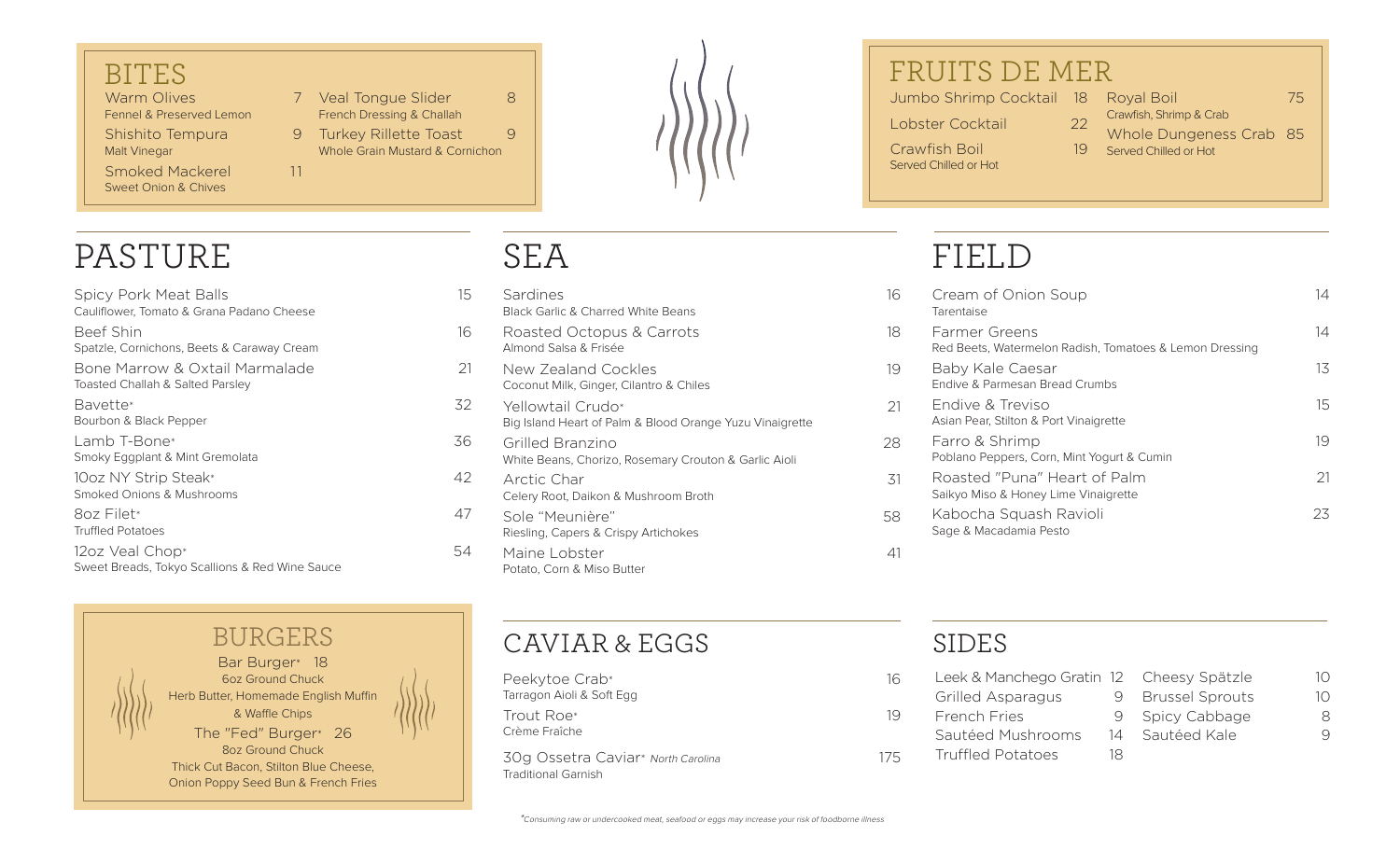## COCKTAILS

| RED BAMBOO                                               | 13 |
|----------------------------------------------------------|----|
| Sherry, French Vermouth & Orange Bitters                 |    |
| LETTER FROM RIO                                          | 13 |
| Cachaça, Cava, Honey & Fresh Lime                        |    |
| I YCHEE COLADA                                           | 14 |
| House Rum Blend, Lychee Puree, Coconut Cream & Pineapple |    |
| <b>GINTONIX</b>                                          | 14 |
| Old Tom Gin, Axta Tinto, Fresh Lime & Tonic              |    |
| <b>RUBY ROY</b>                                          | 14 |
| Scotch, Port & Dry Vermouth                              |    |
| <b>JOHN DALY</b>                                         | 14 |
| Housemade Tea Vodka & Lemonade                           |    |
| <b>DON CARLITOS</b>                                      | 14 |
| Mezcal, Campari & Italian Vermouth                       |    |
| GINZA                                                    | 14 |
| Tequila & Hendricks Gin, Cucumber, Lime & Honey          |    |
| FREDDY KRUFGER                                           | 14 |
| Mezcal, Ginger Liqueur, Fresh Lemon & Hot Sauce          |    |
| <b>WILLIAM ST. OLD FASHIONED</b>                         | 15 |
| Rye Whiskey, Cherry Cordial & Bitters                    |    |
| MAI(DEN)-TAI                                             | 15 |
| House Rum Blend, Triple Sec, Orgeat & Fresh Lime         |    |
| COUNTRY LAWYER                                           | 15 |
| Bourbon, Benedictine & Rhubarb Amaro                     |    |
| RICH CORINTHIAN I FATHER                                 | 15 |
| Cognac, Sherry, Lagavulin & Bitters                      |    |

## DRAFT BEER 8

| PILSNER - Threes Brewing                    | 5.1% |
|---------------------------------------------|------|
| "Vliet" Gowanus                             |      |
| BLONDE ALE - Greenpoint Beer & Ale Co. 4.9% |      |
| "Milk & Honey" Greenpoint                   |      |
| IPA - Other Half                            | 48%  |
| "Forever Ever" Carroll Gardens              |      |
|                                             |      |

#### BOTTLES & CANS

|    | LAGER Stillwater Artisanal, "Yacht" Baltimore  | 4.2% | 16oz             | 8  |
|----|------------------------------------------------|------|------------------|----|
| 14 | PILSNER Jever, Germany                         | 4.9% | 12oz             | 8  |
|    | KOLSCH Gaffel, Germany                         | 4.8% | 12oz             | 8  |
| 14 | WITBIER Westbrook, "White Thai" S. Carolina    | 5.0% | 12oz             | 8  |
| 14 | TABLE BEER Transmitter Brewing, "Grisette" LIC | 4.2% | 25oz             | 25 |
|    | GOSE Westbrook, S. Carolina                    | 4.0% | 12oz             | 8  |
| 14 | BERLINER WEISSE Evil Twin, Williamsburg        | 4.0% | 12oz             | 8  |
|    | BRETT GOLDEN ALE Transmitter Brewing, LIC      | 6.4% | 25oz             | 25 |
| 15 | SAISON Stillwater Artisanal, Baltimore         | 4.2% | 16 <sub>oz</sub> | 8  |
|    | MILLET SAISON Other Half, Carroll Gardens      | 6.0% | 17 <sub>oz</sub> | 16 |
| 15 | RYE SAISON Transmitter Brewing, LIC            | 5.8% | 25oz             | 25 |
| 15 | PALE ALE Evil Twin, "Hipster Ale" Williamsburg | 5.5% | 12oz             | 7  |
|    | PALE ALE Sierra Nevada, Chico, CA              | 5.5% | 12oz             | 7  |
| 15 | IPA Threes Brewing, "Bad Wallpaper," Gowanus   | 6.5% | 12oz             | 8  |
|    | IPA.<br>Evil Twin "Falco," Williamsburg        | 7.0% | 16oz             | 8  |
|    | BLACK SAISON Stillwater Artisanal, Baltimore   | 8.0% | 12oz             | 8  |

### NON-ALCOHOLIC BEVERAGES

#### NO PROOF COCKTAILS 5

Fire Sale Blah, blah, blah

Always Greener Blah, blah, blah Lil' Apple

Blah, blah, blah

Wake Up Call Blah, blah, blah

#### SOFT DRINKS 5

 Ginger Ale, Fever Tree 7oz bottle Coca-Cola 8oz bottle Diet Coke 8oz bottle Ginger Beer, Fever Tree 7oz bottle Soda Water, Fever Tree 7oz bottle Lemon-Lime Soda, Maine Root 12oz bottle Sasparilla, Maine Root 12oz bottle Housemade Lemonade Fresh-Squeezed Orange Juice Coconut Water

#### KOMBUCHA 7

From Kombrewcha, 12oz Royal Ginger Lemongrass & Lime Berry & Hibiscus

BOTTLED WATER 8

SPARKLING, Lurisia Bolle STILL, Lurisia Stille

### WINE BY THE GLASS

| SPARKLING<br>CAVA Avinyo, Reserva, Cava Brut NV<br>CREMANT DE LOIRE Chateau de Brézé, Rosé, Brut NV<br>CHAMPAGNE Pierre Gimonnet, "Belles Années," Brut NV                                                                                                                                                                             | 13<br>16<br>26                   |
|----------------------------------------------------------------------------------------------------------------------------------------------------------------------------------------------------------------------------------------------------------------------------------------------------------------------------------------|----------------------------------|
| WHITE<br>CHARDONNAY Flood, Santa Barbara County, 2014<br>JACQUERE Domaine des Ardoisieres, "Silice," Savoie, 2015<br>SAUVIGNON BLANC Franco Toros, Collio, Friuli, 2008<br>ALBARINO Benito Santos, Rias Baixas, 2010<br>GRUNER VELTLINER Prager, Federspiel, Wachau, 2015                                                              | 12<br>14<br>16<br>18<br>24       |
| ROSE<br>GRENACHE Terres des Chardons, Nimes, Rhone Valley, 2014<br>HONDARIBBI BELTZA Ameztoi, Txakolina Getariako,<br>Basque Country, 2015                                                                                                                                                                                             | 12<br>15                         |
| <b>RED</b><br>TEMPRANILLO Ermita San Felices, Crianza, Rioja, 2010<br>SYRAH Saint Babette, Santa Barbara County, 2015<br>PINOT NOIR Flood, Santa Barbara County, 2012<br>SANGIOVESE II Colle, Rosso di Montalcino, Tuscany, 2014<br>GAMAY Marcel Lapierre, Morgon, 2015<br>CABERNET SAUVIGNON Domaine Eden, Santa Cruz Mountains, 2013 | 12<br>13<br>14<br>16<br>19<br>26 |
| CELLAR PICKS                                                                                                                                                                                                                                                                                                                           |                                  |
| SPARKLING<br>CIDER Bordatto, "Basa Jaun," Basque Country, NV<br>CHAMPAGNE Henri Giraud, "L'Esprit," Brut NV                                                                                                                                                                                                                            | 40<br>85                         |
| WHITE<br>ALIGOTE Marquis D'Angerville, Burgundy, 2014<br>CHARDONNAY Matthiasson Wines, "Linda Vista Vineyard," Napa, 2015<br>SAUVIGNON BLANC Serge Laloue, "Cul de Beaujeu," Sancerre, 2015<br>RIESLING Schloss Schonborn, Kabinett Trocken,                                                                                           | 60<br>65<br>90<br>100            |
| "Steffensberg," Rheingau, 1993<br>RIOJA BLANCO Remelluri, Reserva, 2007                                                                                                                                                                                                                                                                | 165                              |

ROSE PROVENCE Domaine Tempier, Bandol, 2014 **1998** 1995 RED DOLCETTO D'ALBA Gianfranco Alessandria, Piemonte, 2015 40 SYRAH Edmunds St. John, "North Canyon Road," El Dorado, 2013 70<br>PINOT NOIR Domaine Berthaut. Fixin. Burgundy. 2014 75 PINOT NOIR Domaine Berthaut, Fixin, Burgundy, 2014 75<br>BORDEAUX Chateau Coteau Margaux 2011 95 BORDEAUX Chateau Coteau, Margaux, 2011 95 CABERNET Quilceda Creek, "CVR," Columbia Valley, 2013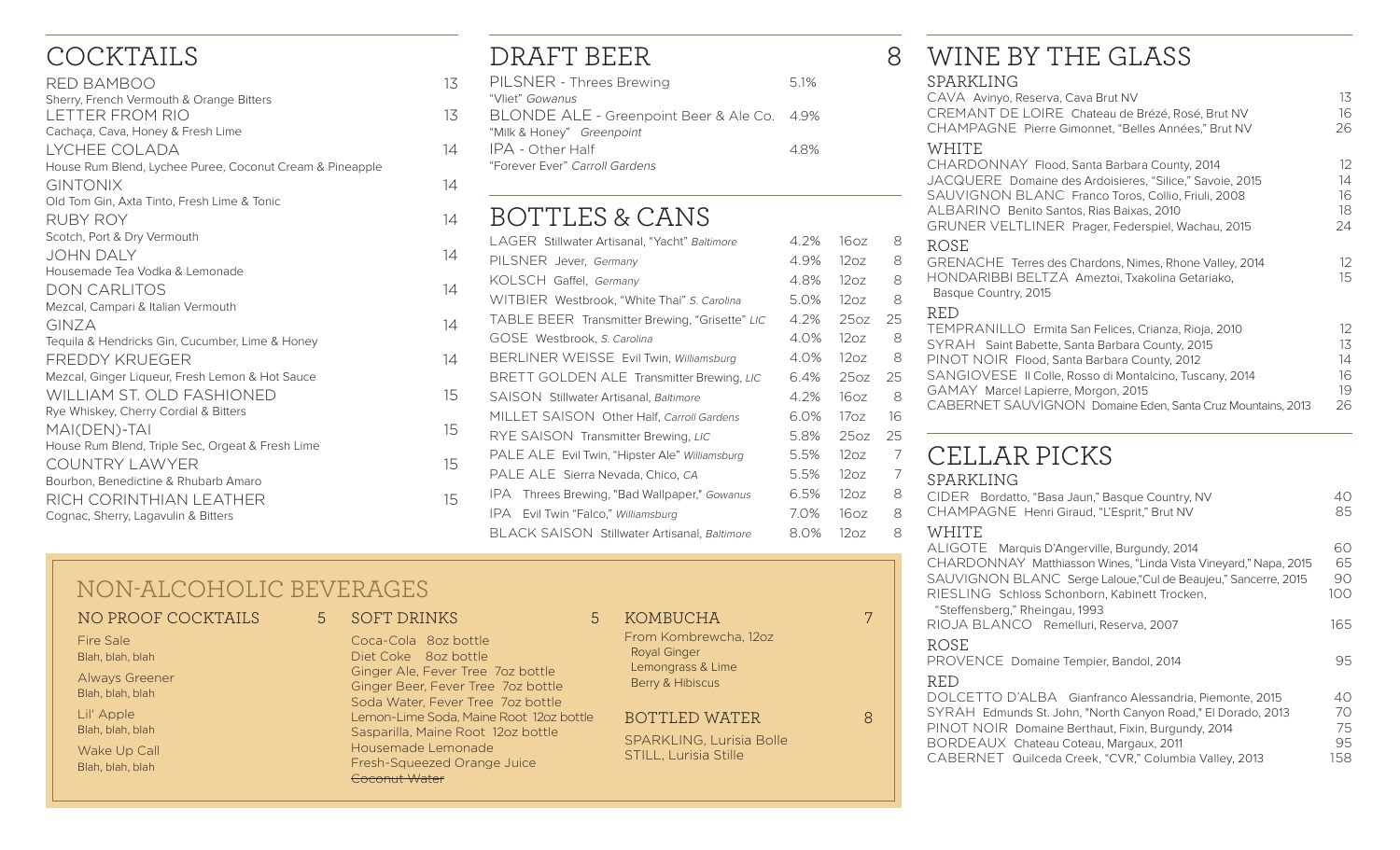



DISPOSITION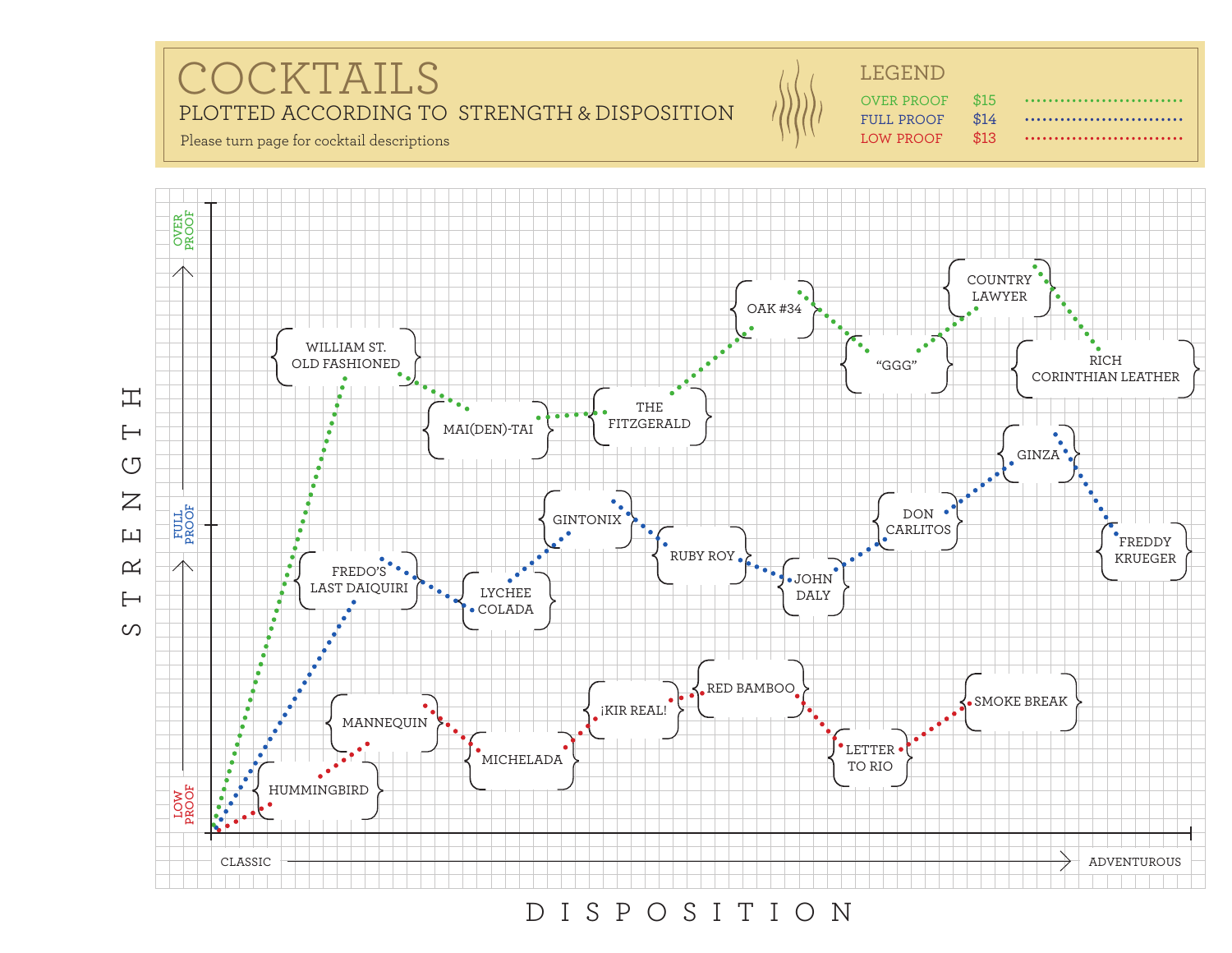## COCKTAILS PLOTTED ACCORDING TO STRENGTH & DISPOSITION



Hummingbird **Cava**, St. Germain & Soda

Mannequin **Peychaud's Aperitivo**, Italian Vermouth & Tonic

Michelada **Pilsner**, Lemonade, Fresh Lime & Hot Sauce

¡Kir Real! **Cava** & Peychaud's Aperitivo

Red Bamboo **Sherry**, French Vermouth & Orange Bitters

Letter to Rio **Cachaça**, Cava, Honey & Fresh Lime

Smoke Break **Mezcal**, Scotch, Sesame Shochu & Soda

### FULL PROOF 14

Fredo's Last Daiquiri **House Rum Blend**, Banane du Bresil & Fresh Lime

Lychee Colada **House Rum Blend**, Coconut Cream & Lychee

Gintonix **Old Tom Gin**, Axta Tinto, Fresh Lime & Tonic

Ruby Roy **Scotch**, Port & Dry Vermouth

John Daly **Housemade Tea Vodka** & Lemonade

Don Carlitos **Mezcal**, Campari & Italian Vermouth

Ginza **Hendricks & Tequila**, Fresh Cucumber & Lemon

Freddy Krueger **Mezcal**, Ginger Liqueur, Fresh Lemon & Hot Sauce

#### OVER PROOF 15

William St. Old Fashioned **Rye Whiskey**, Cherry Cordial & Bitters

Mai(den)-Tai **House Rum Blend**, Triple Sec, Orgeat & Fresh Lime

The Fitzgerald **Gin,** Cocchi Americano, Dry Vermouth & Bergamot

Oak #34 **Cognac**, Maraschino, Triple Sec & Fresh Lime

"GGG" **Gin**, Ginger Liqueur, Gentian & Fresh Lime

Country Lawyer **Bourbon**, Benedictine & Rhubarb Amaro

Rich Corinthian Leather **Cognac**, Sherry, Lagavulin & Bitters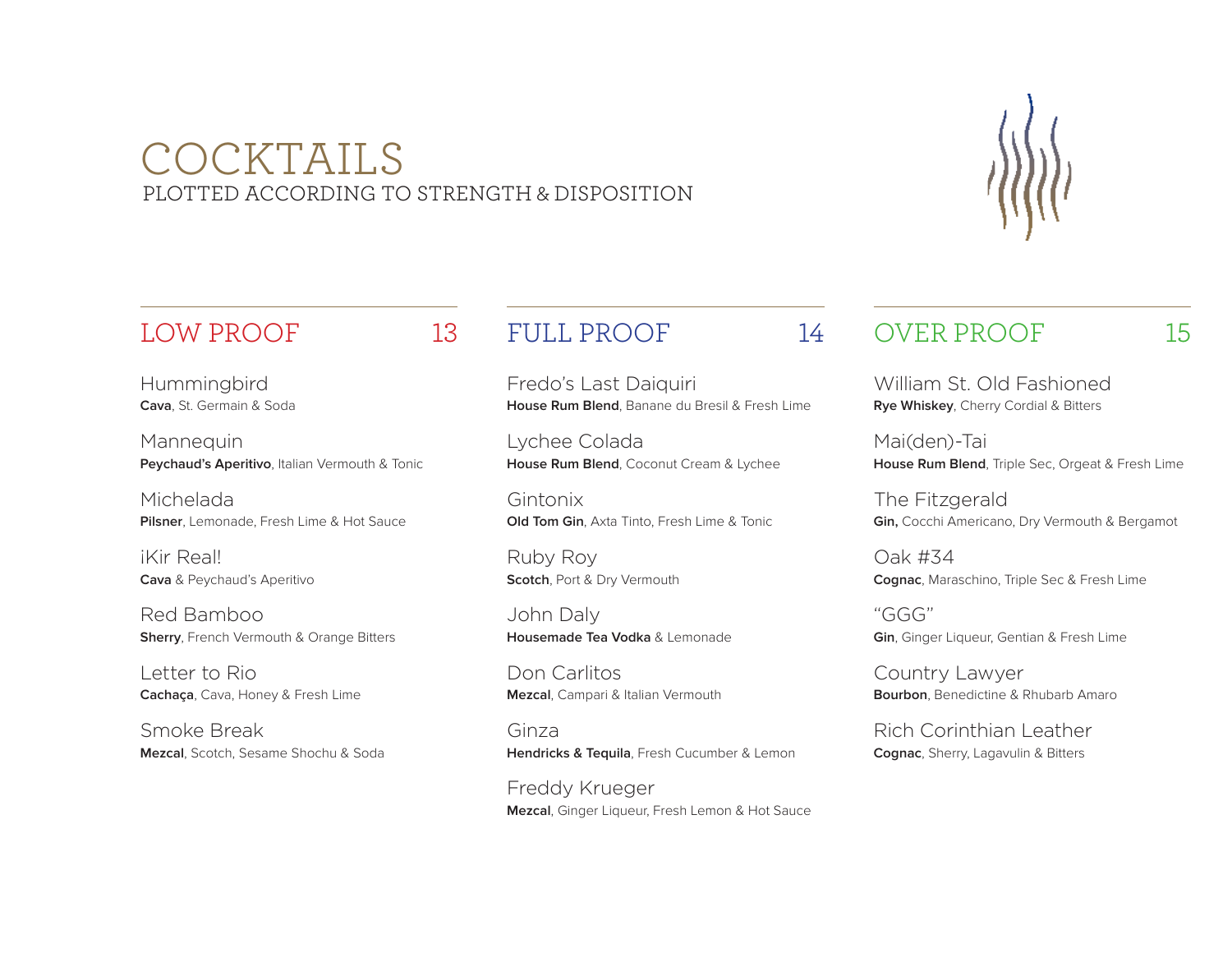# LIQUID APPETIZERS

Served Neat, Over Ice, Chilled or with Soda *Club Soda, Tonic Water, Ginger Ale & Bitter Lemon*



#### VERMOUTH

Dolin Dry Chambery 10 Dolin Blanc Chambery 10 Dolin Red Chambery 10 Destileria Acha, Atxa Blanco Basque Ctry 10 Destileria Acha, Atxa Tinto Basque Ctry 10

- Miro, Rojo, Vermut de Reus Catalonia 10
- Primitivo Quiles, Vermouth Rojo Alicante 10
- Cocchi, Aperitivo Americano Piedmont 11
- Cocchi, Vermouth di Torino Piedmont 11
- Matthiasson, Sweet Vermouth Napa Valley 16

### CHINATO

- Mauro Vergano, Chinato Americano Piedmont 13
- Gagliardo, Barolo Chinato Piedmont 15
- Cocchi, Barolo Chinato Piedmont 17

### **BITTERS**

| Salers Gentiane      | $\vert$ () |
|----------------------|------------|
| Bonal Gentiane       | 10         |
| Byrhh Quinine        | 10         |
| Peychaud's Aperitivo | 12         |
| Aperol               | 13         |
| Campari              | 14         |
| .vnar                | 14         |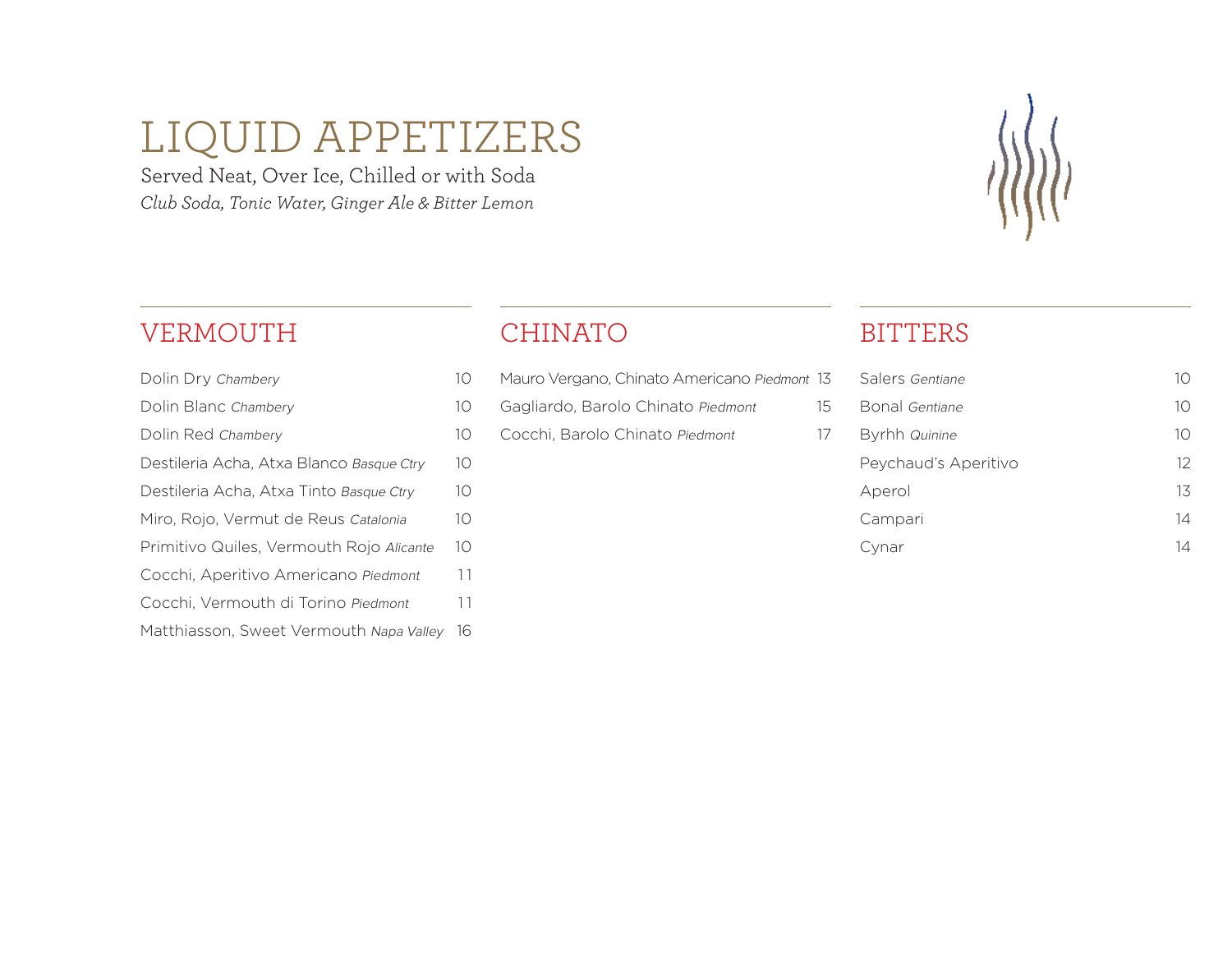# GRAIN & CANE

### VODKA

| American Distilling Co. New Hampshire | 13                          |
|---------------------------------------|-----------------------------|
| <b>Industry Standard Brooklyn</b>     | 14                          |
| Tito's Handmade Texas                 | 14                          |
| Stolichnaya Russia                    | $15 \overline{\phantom{1}}$ |
| Ketel One Holland                     | 14                          |
| Zyr Russia                            | 15                          |
| Belvedere Poland                      | $15\overline{)}$            |
| Grey Goose France                     | $15\overline{)}$            |
| DSP CA, "Citrus Hysterix" California  | 15                          |
| Grey Goose Orange France              | 16                          |

### GIN

| Beefeater London Dry London | 13 |
|-----------------------------|----|
|                             |    |

Hayman's Old Tom Witham 13

Plymouth Plymouth 14

- Greenhook American Dry Red Hook 14
- Bombay Sapphire London 15
- Hendrick's Scotland 13

### RUM

|    | Plantation White, Three Star Islands | 13. |
|----|--------------------------------------|-----|
| 3  | Smith & Cross Jamaica                | 13  |
| 4  | El Dorado, 12 Year Guyana            | 14  |
| 4  | Atlantico, Solera Reserva Dom. Rep.  | 16  |
| 5. | Ron Zacapa, Solera 23 Year Guatemala | 18. |
|    |                                      |     |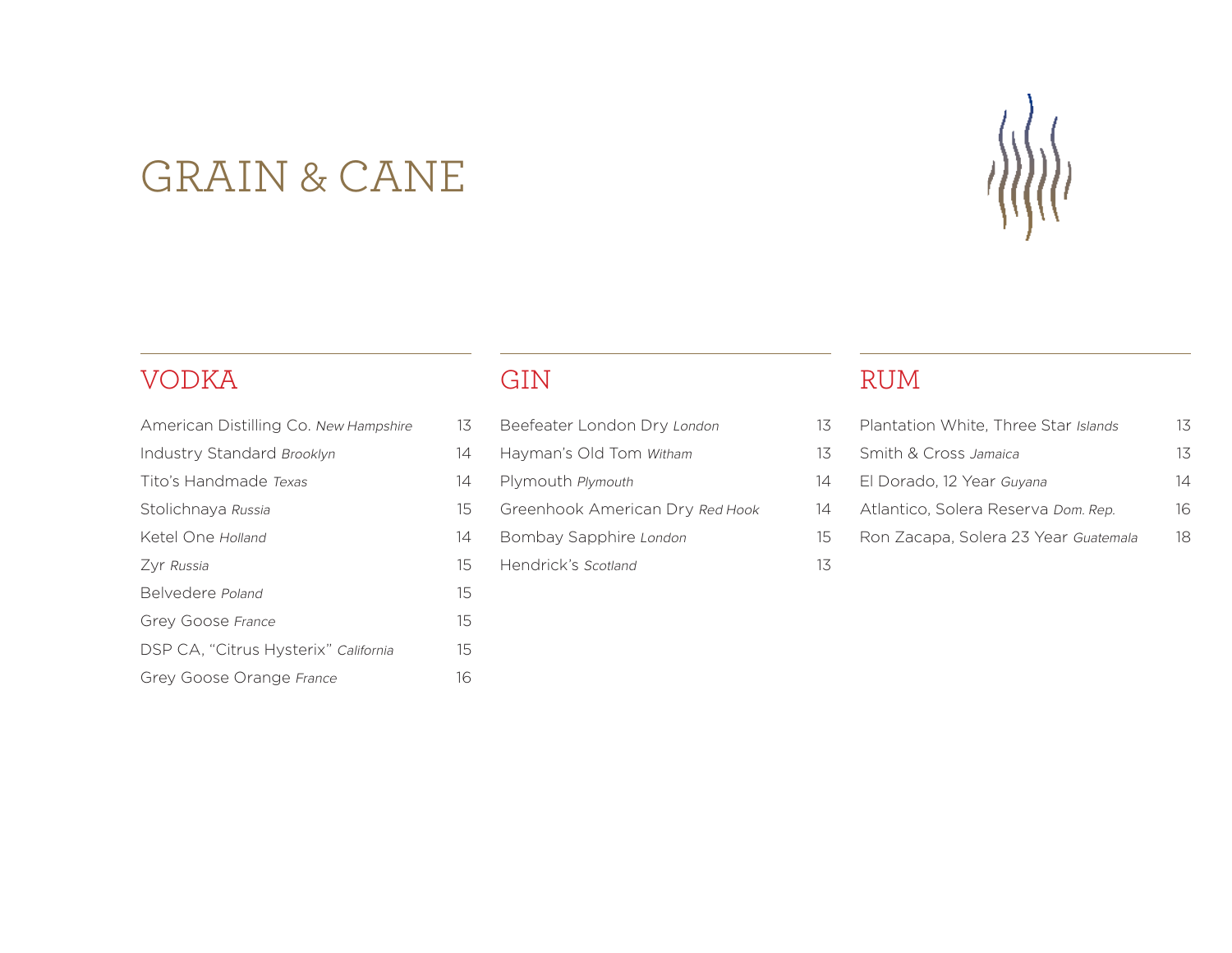# AGAVE



# TEQUILA

| Pueblo Viejo, Blanco      | 13 |
|---------------------------|----|
| Arrete, Blanco            | 13 |
| Oro de Lidia, Reposado    | 14 |
| Arrete "Suave," Reposado  | 15 |
| Oro de Lidia, Anejo       | 16 |
| Pasote, Anejo             | 17 |
| Oro de Lidia, Extra Anejo | 18 |
| Herradura, "Ultra," Anejo | 22 |
|                           |    |

### MEZCAL

| Del Amigo, Espadin                           | 13 |
|----------------------------------------------|----|
| Vago, Espadin                                | 14 |
| Koch, Mexicano                               | 24 |
| Real Minero, Barril                          | 24 |
| Vago, Tepaztate                              | 24 |
| Koch, Madrecuishe                            | 24 |
| Real Minero, Espadin, Largo, Barril & Tripon | 32 |
|                                              |    |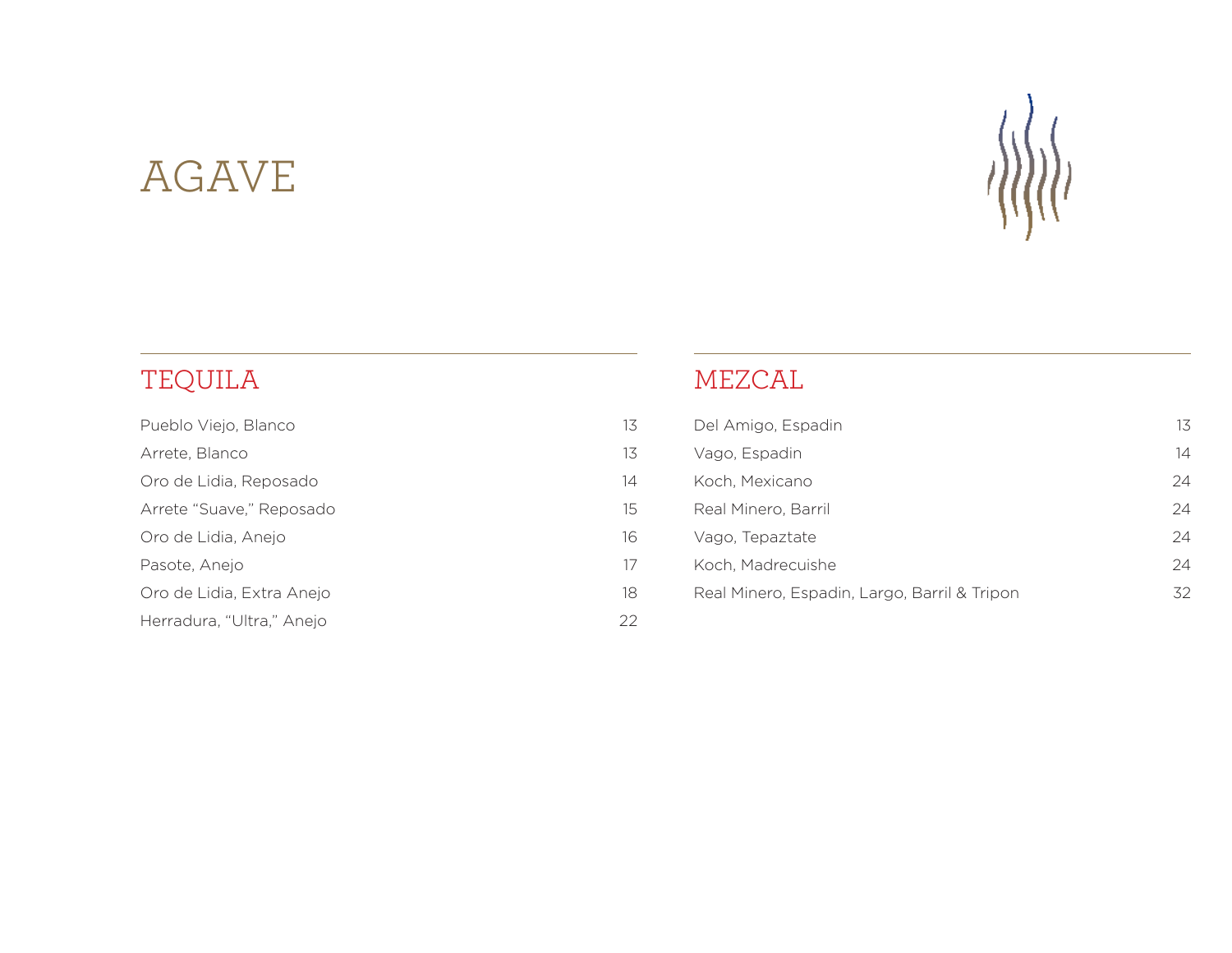

# GRAIN WHISKEY

### BOURBON

| Four Roses                      | 13 |
|---------------------------------|----|
| Blade & Bow                     | 14 |
| <b>Buffalo Trace</b>            | 14 |
| W.L. Weller, Reserve            | 14 |
| Maker's Mark                    | 15 |
| Knob Creek                      | 15 |
| Bibb & Tucker                   | 16 |
| <b>Bulleit</b>                  | 16 |
| Basil Hayden                    | 17 |
| Blanton's                       | 17 |
| Woodford Reserve                | 18 |
| Baker's                         | 19 |
| Elijah Craig, "Barrel Strength" | 27 |

### RYE

| Old Overholt | 13 |
|--------------|----|
|--------------|----|

Rittenhouse 14

- Michter's "US #1" 15
- Bulleit 16
- Masterson's 10 Year 19

### OUTLIERS

| 3 | Jameson                      | 13            |
|---|------------------------------|---------------|
| 4 | Red Breast 12 Year           | 14            |
| 5 | Ohishi, Rice Whiskey         | 16.           |
| 6 | High West "Campfire Whiskey" | $\frac{1}{2}$ |
| 9 | Hibiki "Harmony"             |               |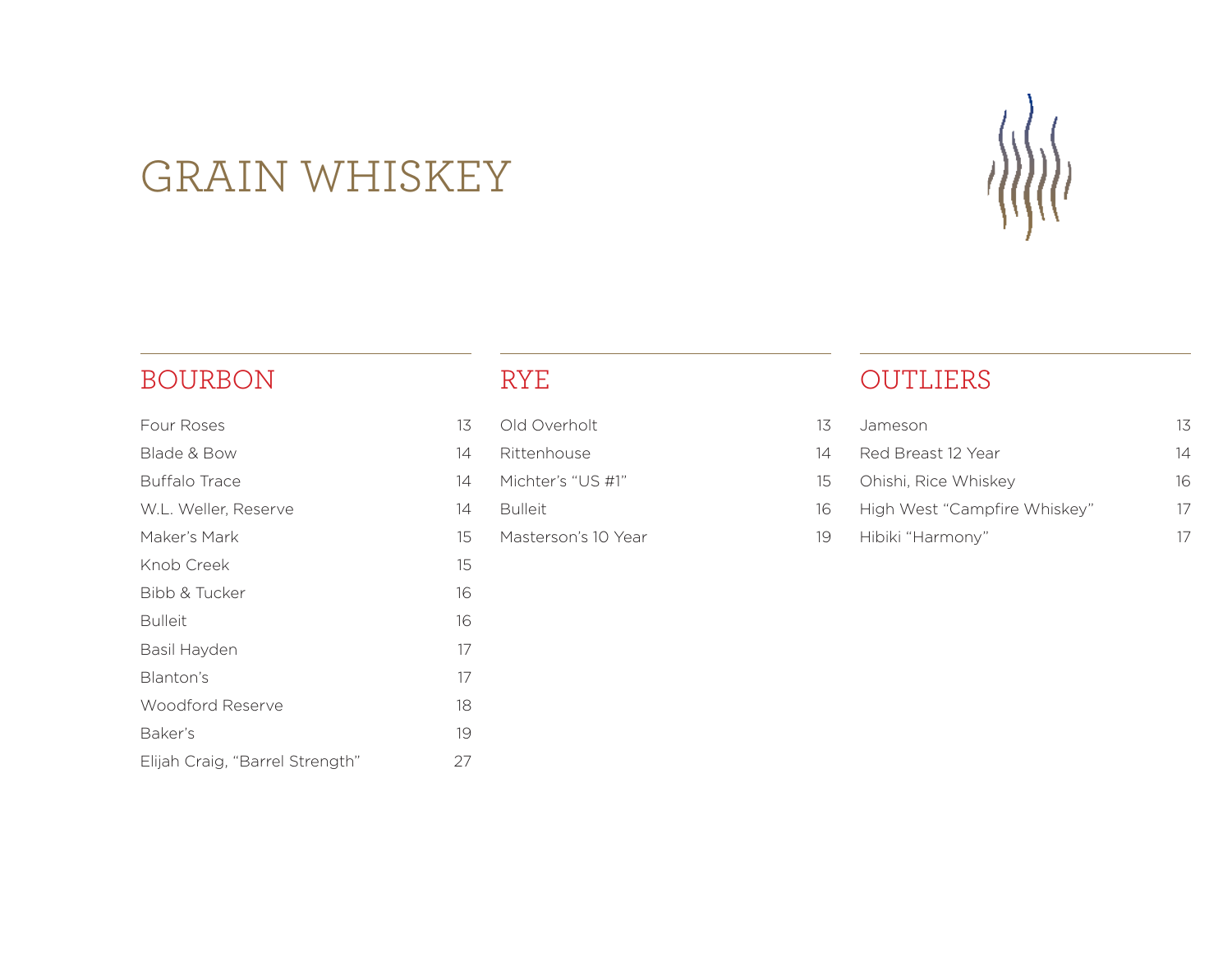# SINGLE MALT & BLENDED WHISKY



| Bank Note, 5 Year                       | 13 |
|-----------------------------------------|----|
| Johnny Walker, Black Label              | 16 |
| Compass Box, "Spice Tree," Blended Malt | 17 |
| Johnny Walker, Gold Label               | 21 |
| Sutcliffe & Son, "The Exceptional Malt" | 24 |
| The Octave, Blended Malt, 1997 Islay    | 24 |
| Johnny Walker, Blue Label               | 79 |
|                                         |    |

#### SINGLE MALT

| Glenlivet, 12 Year Speyside                        | 14 |
|----------------------------------------------------|----|
| Aberlour, 12 Year Speyside                         | 16 |
| Linkwood, "Single Barrel," 1989 Speyside           | 65 |
| Springbank, 10 Year Campbeltown                    | 17 |
| Hazelburn, 10 Year Campbeltown                     | 18 |
| Springbank, 18 Year Campbeltown                    | 52 |
| Tullibardine, "The Murray," 2004 Highlands         | 18 |
| Ardbeg, 10 Year Islay                              | 18 |
| Lagavulin, 16 Year Islay                           | 18 |
| Bunnahbain, "Single Barrel," 2005 Islay            | 25 |
| Caol Ila, 15 Year Islay                            | 35 |
| Highland Park, 12 Year Orkney                      | 17 |
| Oban, 14 Year Oban                                 | 19 |
| Blackadder, "Ledaig Distillery," 2004 Mull         | 32 |
| Talisker, 18 Year Skye                             | 38 |
| Hautes Glaces, "Les Moissons," 5 Year Rhone Valley | 15 |
| Amrut, Peated India                                | 19 |
|                                                    |    |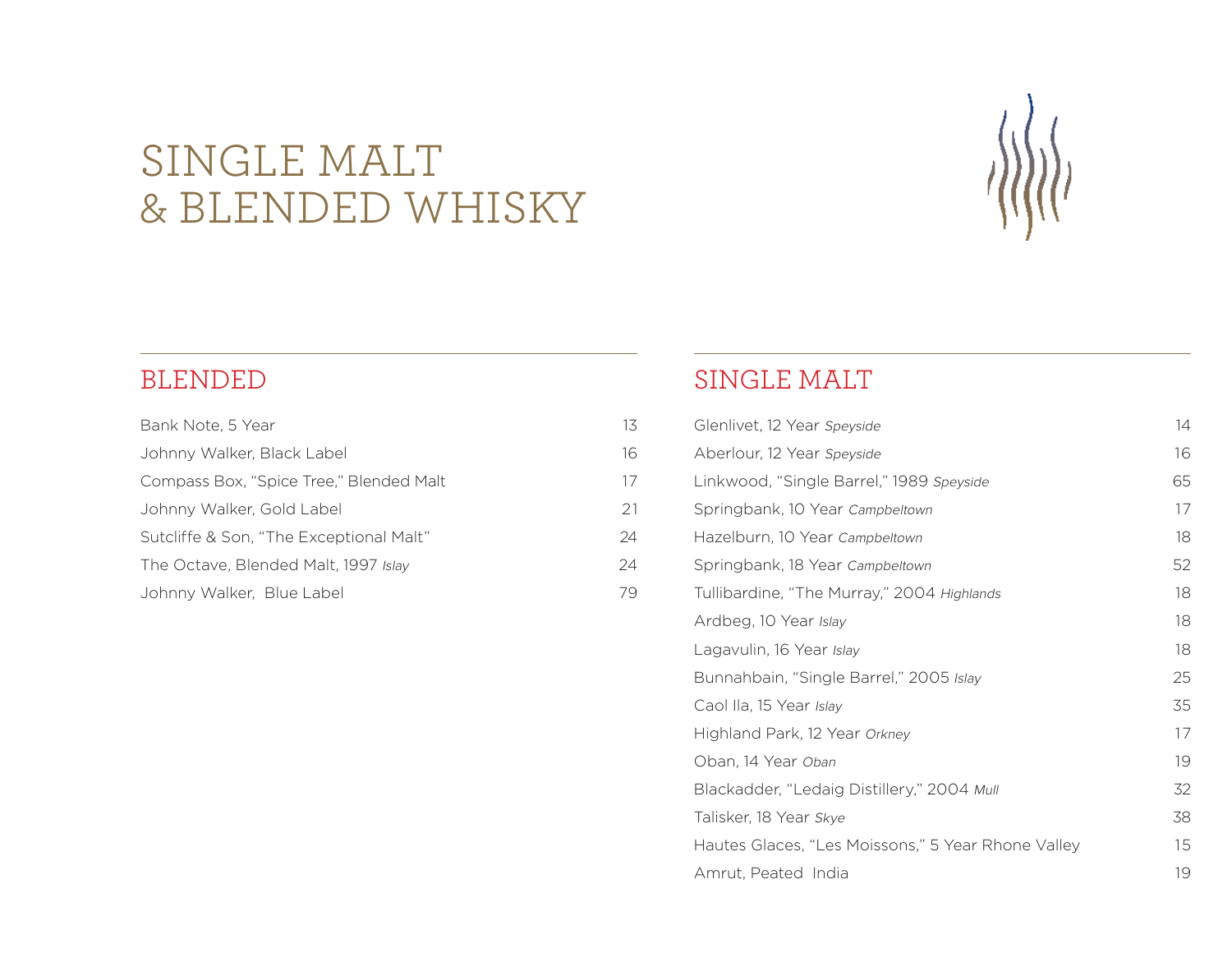

# GRAPES, APPLES & APRICOTS

### BRANDY & CALVADOS

| Gilles Brisson, V.S. Cognac                   | 13 |
|-----------------------------------------------|----|
| Maison Surrenne, "Unblended" Cognac Borderies | 24 |
| Remy Martin, X.O. Cognac                      | 50 |
| Hennessey, X.O. Cognac                        | 60 |
| Etude, Alambic Brandy California              | 17 |
| Eric Artiguelongue, 1995 Bas Armagnac         | 20 |
| Eric Artiguelongue, 1974 Bas Armagnac         | 30 |
| Jean Cavé, 1970 Armagnac                      | 34 |
| Domaine de Montreuil, Pays D'Auge Calvados    | 14 |
| Lemorton, Reserve Calvados Domfrontais        | 16 |
| Lemorton, 1978 Calvados Domfrontais           | 30 |
| Eric Bordelet, "Single Barrel," 1998 Calvados | 57 |

### GRAPPA, MARC & EAU-DE-VIE

| Singani 63, Eau-de-Vie of Muscat Bolivia                 | 13 |
|----------------------------------------------------------|----|
| Do Ferreiro, Oruja di Albarino Galicia                   | 18 |
| Arianna Occhipinti, Grappa di Frappato Sicily            | 19 |
| Jacopo Poli, "Cleopatra," Grappa di Moscato Oro Piedmont | 20 |
| Jacoulot, "L'Authentique," Marc de Bourgogne Bourgogne   | 21 |
| Jean Marc Roulot, "L'Abricot," Bourgogne                 | 21 |
| Germain-Robin, Grappa Gewurztraminer California          | 29 |
| Jacopo Poli, Grappa di Torcolato Piedmont                | 30 |
|                                                          |    |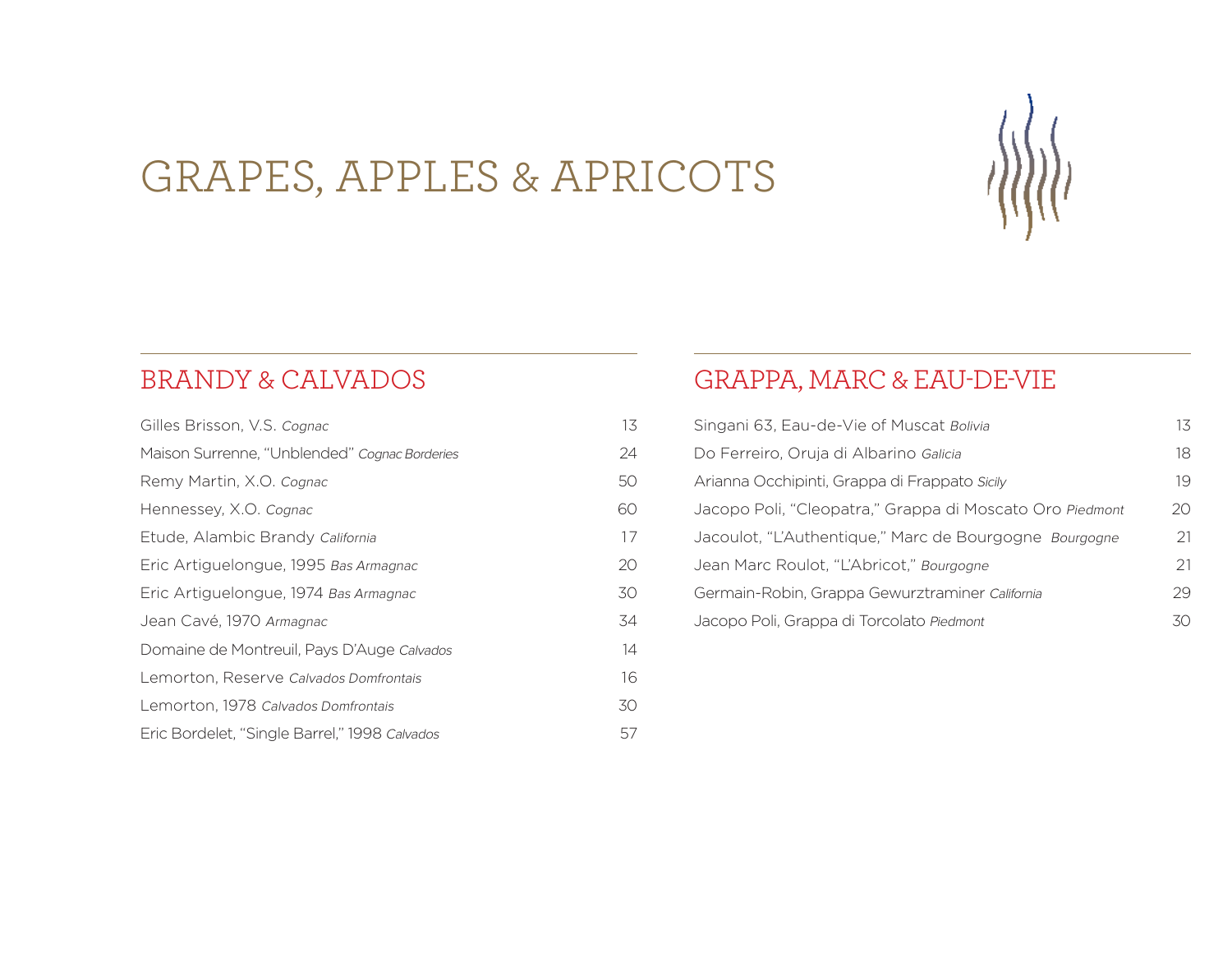# FORTIFIED GRAPES



| Grant, "La Garrocha," Amontillado Jerez              | 13 |
|------------------------------------------------------|----|
| El Maestro Sierra, Oloroso Jerez                     | 14 |
| El Maestro Sierra, Pedro Ximenez Jerez               | 14 |
| Casa de Santa Eufemia, 10 Year Tawny Porto           | 13 |
| Casa de Santa Eufemia, 30 Year Tawny Porto           | 16 |
| Casa de Santa Eufemia, Reserve Especial Blanco Porto | 15 |

### MADEIRA & MARSALA

| Rare Wine Co. "New York Malmsey" Madeira            | 16 |
|-----------------------------------------------------|----|
| Rare Wine Co. "Boston Bual" Madeira                 | 16 |
| Henriques & Henriques, Sercial, 15 Year Madeira     | 17 |
| Henriques & Henriques, Tinta Negra, 50 Year Madeira | 55 |
| Henriques & Henriques, Terrantez 1976 Madeira       | 85 |
| Marco de Bartoli, 10 Year Marsala Superiore Sicily  | 17 |

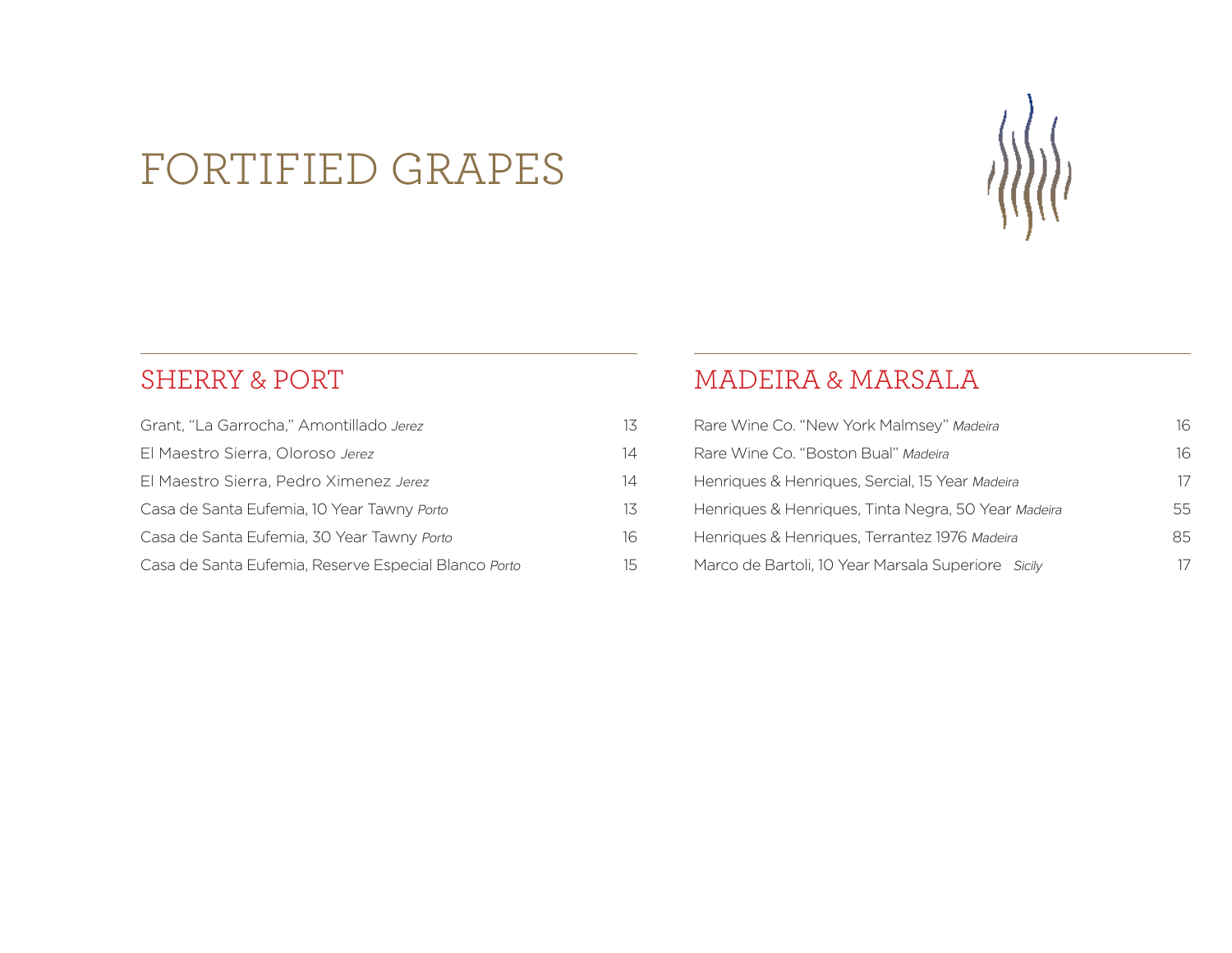# HERBS, ROOTS & FLOWERS



### AMARI

| Averna Sicily                                  | 13 |
|------------------------------------------------|----|
| Cappelletti, Amaro Sfumato Trentino Alto Adige | 13 |
| Fernet Branca Milan                            | 13 |
| Cynar                                          | 14 |
| Fernet Arcane Berlin                           | 14 |
| Bilaro Sonoma                                  | 14 |
| Nonino "Quintessentia" Friuli                  | 16 |
| Michelburger "Forest" Berlin                   | 16 |

### LIQUEURS

| Nux Alpino, Nocino Austria                | 13 |
|-------------------------------------------|----|
| Zirbenz, Pine Liqueur of the Alps Austria | 13 |
| Dolin, Genepy des Alpes Chambéry          | 13 |
| Caffo, Sambuca Secolare Berlin            | 13 |
| Henri Bardouin, Pastis Provence           | 14 |
| Chartreuse Verte Grenoble                 | 15 |
| Chartreuse Jaune Grenoble                 | 15 |
| Michelburger "Mountain" Berlin            | 16 |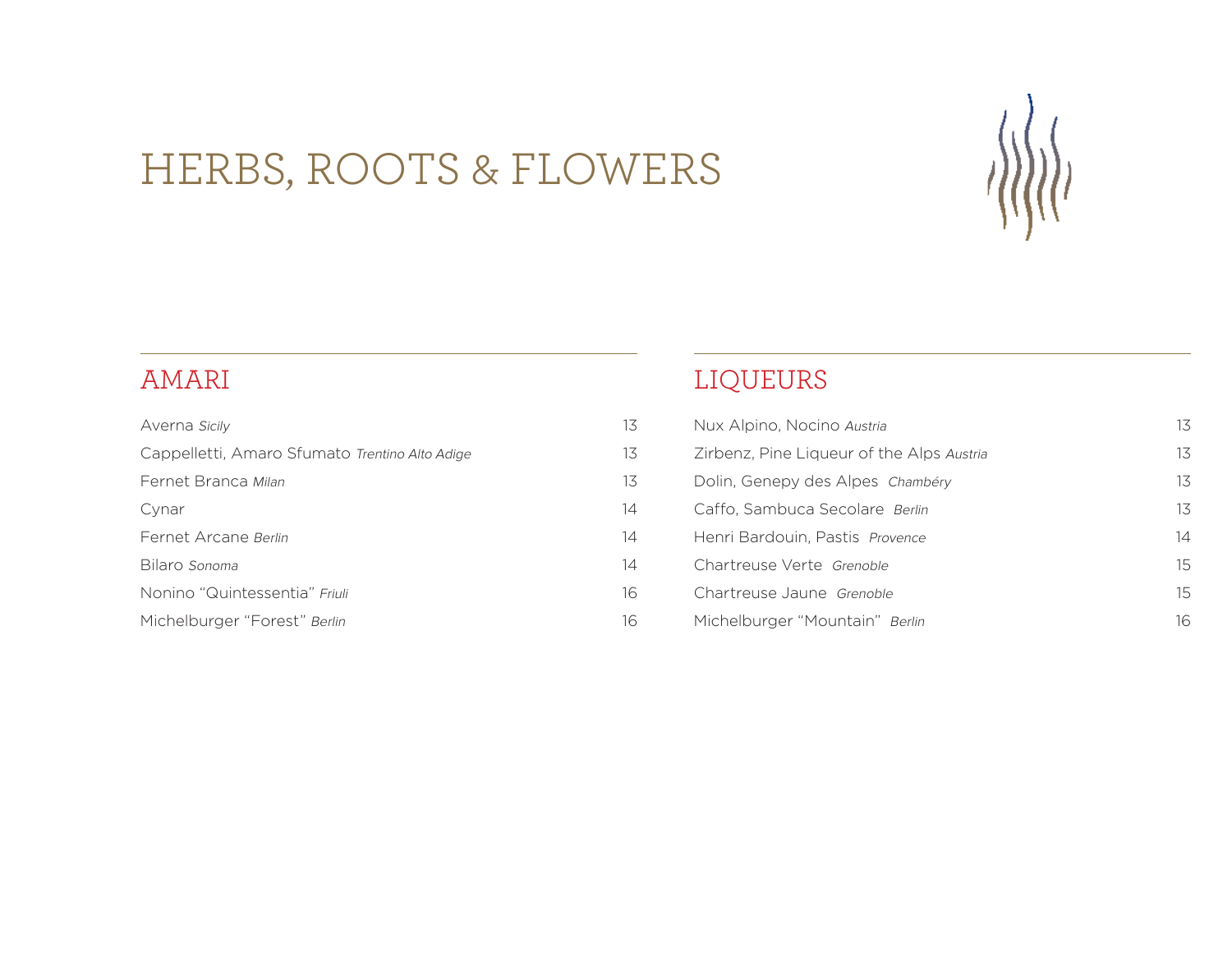# WINE BY THE GLASS



### SPARKLING

| CAVA Avinyo, Reserva, Brut NV Spain                        | 13  |
|------------------------------------------------------------|-----|
| CREMANT DE LOIRE Chateau de Brézé, Rosé, Brut NV France 16 |     |
| CHAMPAGNE P. Gimonnet. "Belles Années." Brut NV France     | -26 |

### ROSE

|  | GRENACHE Terres des Chardons, Rhone Valley, 2014 France | 13 |
|--|---------------------------------------------------------|----|
|  | HONDARIBBI BELTZA Ameztoi, Basque Country Spain         | 15 |

### WHITE

| CHARDONNAY Flood, Santa Barbara County, 2014 California  | 12 |
|----------------------------------------------------------|----|
| JACQUERE Domaine des Ardoisiéres, Savoie, 2015 France    | 14 |
| SAUVIGNON BLANC Franco Toros, Collio, Friuli, 2008 Italy | 16 |
| ALBARINO Benito Santos, "Xoan," Rias Baixas, 2010 Spain  | 18 |
| GRUNER VELTLINER Prager, Wachau, 2015 Austria            | 13 |

### RED

| TEMPRANILLO Ermita San Felices, Crianza, Rioja, 2010 Spain    | 12 |
|---------------------------------------------------------------|----|
| SYRAH Saint Babette, Santa Barbara County, 2015 California    | 13 |
| PINOT NOIR Flood, Santa Barbara County, 2014 California       | 14 |
| SANGIOVESE Il Colle, Rosso di Montalcino, Tuscany, '14 Italy  | 16 |
| GAMAY M. Lapierre, Morgon, Beaujolais, 2015 France            | 19 |
| CABERNET Domaine Eden, Sta. Cruz Mountains, 2013 California26 |    |